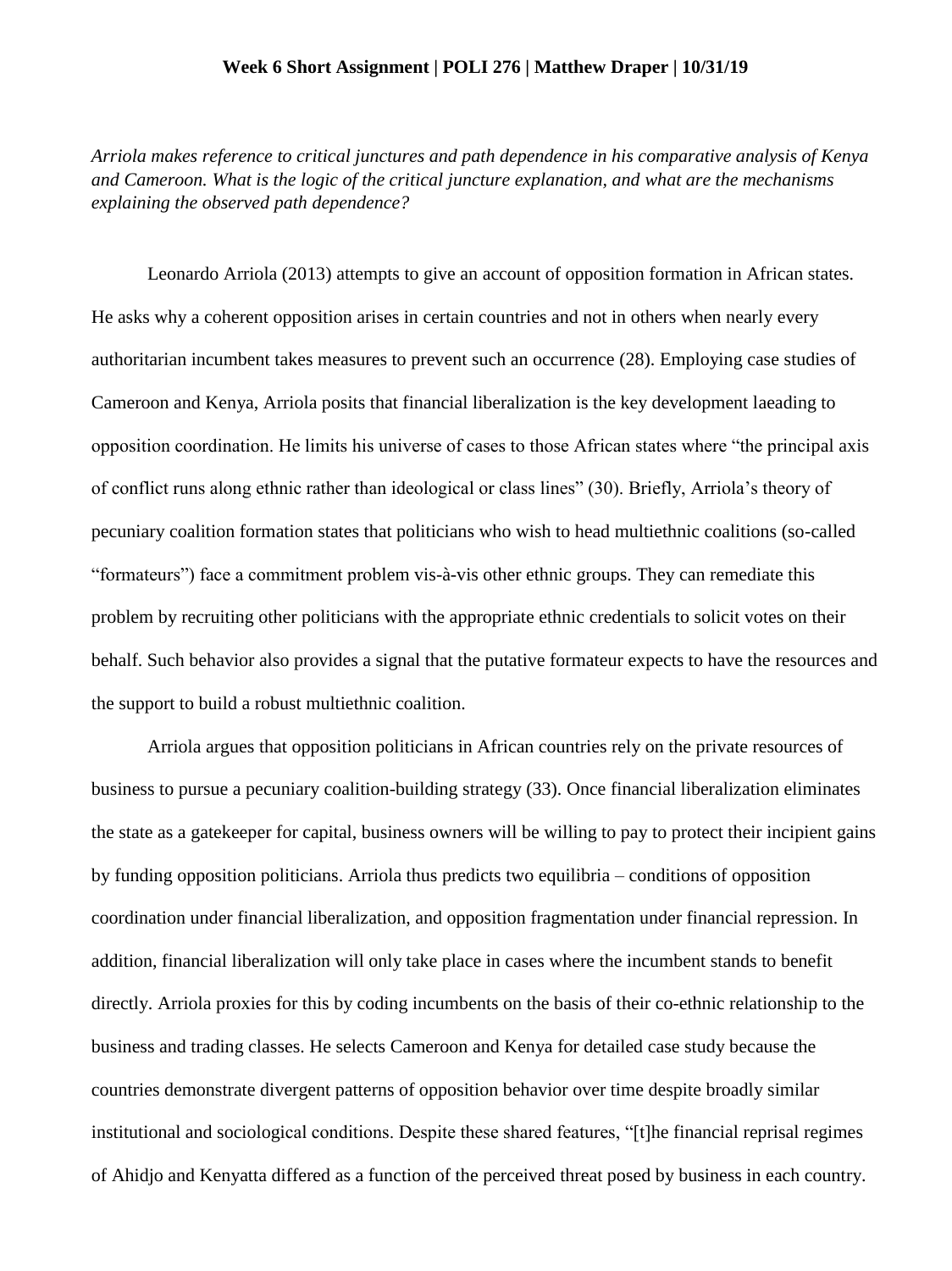Their perceptions of that threat depended on whether the entrepreneurs most likely to accumulate resources came from their own ethnic groups" (42).

To trace his proposed causal mechanism through each case, Arriola takes a critical junctures approach, focusing attention on the establishment of institutions that generate self-reinforcing pathdependent processes. A substantial literature has addressed sequence elaboration in the social sciences. These scholars have considered key concepts like temporal ordering, duration, critical junctures and path dependence (Mahoney 2009). The critical junctures approach focuses on those brief phases of institutional flux that enable dramatic change. A critical juncture is a relatively short period of time during which there is a substantially heightened probability that agents' choices will affect the outcome of interest (Capoccia and Kelemen 2007). Critical junctures arguments emphasize the lasting impact of choices made during critical junctures, and such junctures are deemed critical because they place institutional arrangements on paths or trajectories whose subsequent development is very difficult to alter.<sup>1</sup> Crucially, critical junctures typically develop in different ways in different states, and dramatic change need not be a necessary element (Capoccia and Kelemen 2007).

Arriola's explanation traces the process of financial discrimination by colonial authorities, creating substantial grievances among native populations. Foremost among these was the lack of credit, and this grievance galvanized political action in the nascent indigenous business sector (52). When the colonial state's attempt at remediating this discrimination proved insufficient, frustrated indigenous businessmen began to contemplate political action. Because of their financial and network centrality, the grievances of this native business class were prioritized over those of the agrarian population, and early political parties were typically founded by members of these urban professions, disproportionately

 $\overline{a}$ 

<sup>&</sup>lt;sup>1</sup> Within a single case, how can it be possible to know whether a trajectory was very difficult to alter? The trajectory would seem simply to be the trajectory. Capoccia and Kelemen introduce the idea of counterfactual analysis to address this problem, but the standards of proof emerging from such analysis seem insufficient to justify claims such as these. We still cannot step into the same river twice.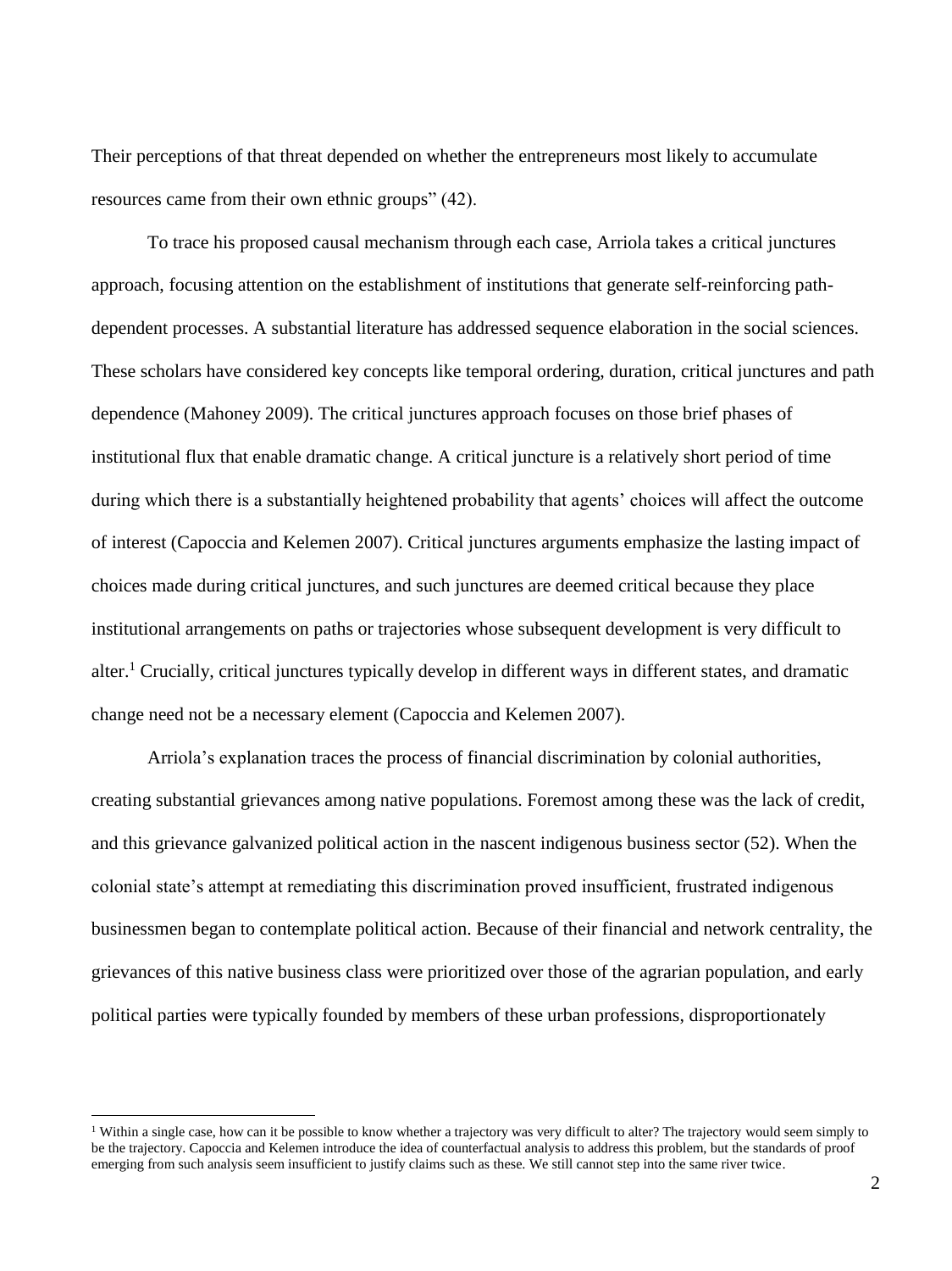featuring such urbanites in their leadership (56). Business entrepreneurs thus provided both the personnel and the financing for incipient political parties.

Independence complicated the relationship between entrepreneurs and politicians by reversing their roles. Once in office, nationalist politicians no longer depended on entrepreneurs for financing, and in fact these entrepreneurs came to depend on the government for access to finance capital (61). This allowed national politicians to use the state's gatekeeping position in finance to constrain the economic (and therefore also the political) autonomy of entrepreneurs, and ultimately led to the development of a financial reprisal regime designed to insulate leaders from political challenges.

Arriola's theory of pecuniary coalition building emphasizes the resource constraints encountered by opposition politicians in forging electoral alliances in patronage-based, multiethnic polities. In Arriola's argument, independence represented a critical juncture at which Africa's founding leaders chose the political strategies that would set their countries on distinct trajectories of financial system development (68). Arriola argues that those founding leaders who emerged from constituencies that directly profited from financial sector access were more likely to use inducements to bind businesses to their regimes. Founding leaders from nonexporting constituencies (focused on subsistence agriculture or domestic consumption) by contrast limited entry into commercial banking to reduce the likelihood that a well-funded challenger would emerge. Arriola thus explains the cross-national and diachronic differences among African states by an appeal to the divergent political incentives of post-independence leaders (70).

By engaging in this political manipulation of the banking system, African leaders imposed a considerable degree of path dependence on future development. These constraints activated a dynamic that became self-reinforcing over time. This dynamic worked by "shaping the expectations, and payoffs, on both sides of the business-state relationship" (75). By activating latent colonial mechanisms for financial repression, leaders with an interest in such repression found that it was particularly easy to

3